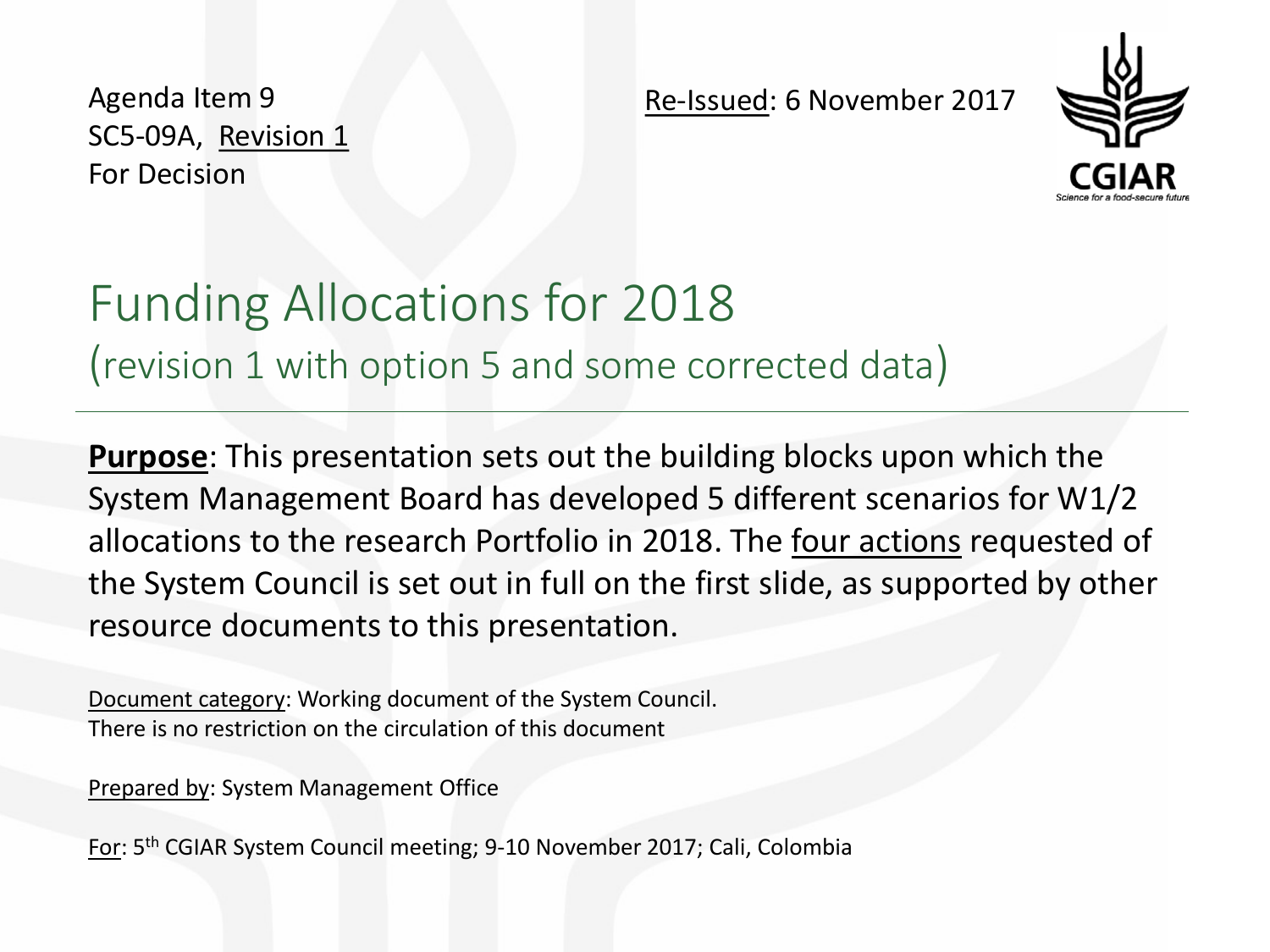Summary of 4 actions requested by the System Council at its SC5 meeting



- **1. Approval of US\$13.87 million as the combined ceiling for 2018 System entity budgets**, with the work plan for the CGIAR System Organization and Internal Audit Function, and any revisions to other System entity workplans as may be requested by the Council, to be presented for electronic approval by not later than 15 January 2018 taking into account the deliberations at SC5 on roles and priorities.
- **2. Agreement that the 5 flagships re-submitted in July 2017 (Fish FP2, FTA FP2, Livestock FP3 and FP5, and WLE FP5)** are considered as being eligible for W1&2 funding based on technical merit, with a decision on a W1/2 funding allocation in 2018 for those 5 flagships addressed separately.
- **3. Endorsement of a preferred scenario for indicative W1/2 allocations** for the CGIAR Portfolio of CRPs and Platforms for 2018.
- **4. Endorsement of the proposed guiding principles** for the development of the 2018 CGIAR Portfolio Financing Plan.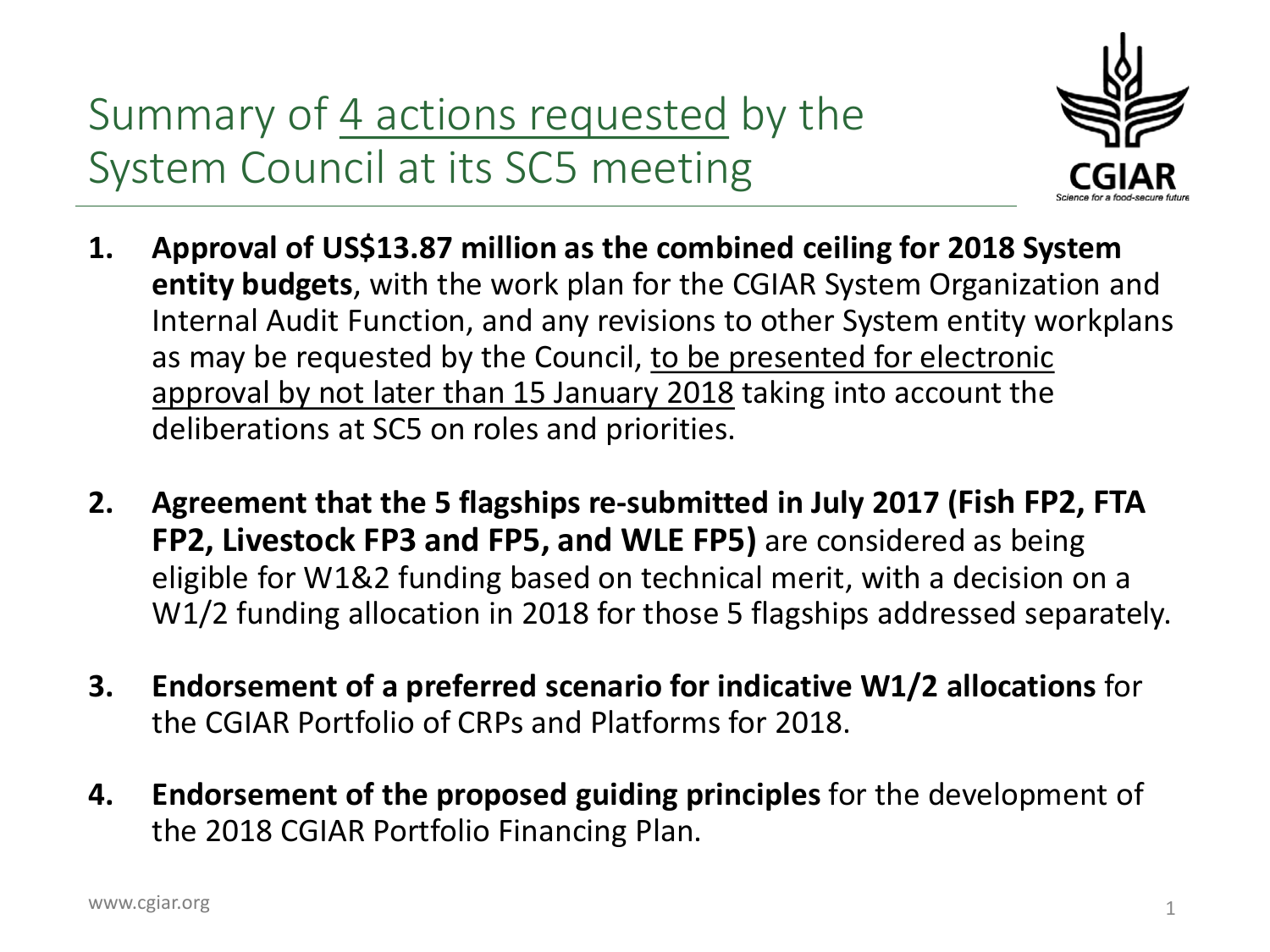# Part 1A - 2018 System Entity Budgets Pending Decisions and Operating Principles



Pending decisions to inform final 2018 workplans:

- **System Management Office's 2018 priorities:** a decision of the System Council to adopt 4-year business planning cycle would be a material element of the Office's 2018 work plan – **SC5** (Nov 2017)
- **Advisory needs of the System Council**: SC5 decisions may, but need not, require adjustment for 2018 ISPC and IEA workplans – **SC5** (Nov 2017)
- **Terms of Reference for the Internal Audit Function:** Formal approval by the SMB required, including detailed workplan – **SMB8** (11-12 Dec 2017)

Operating principles in the interim:

- **Overall '2018 ceiling budget for System entities' approved at SC5**
- Adjustments (if any) for System Council entities made post SC-5
- Workplans for System Organization & Internal Audit Function post SM8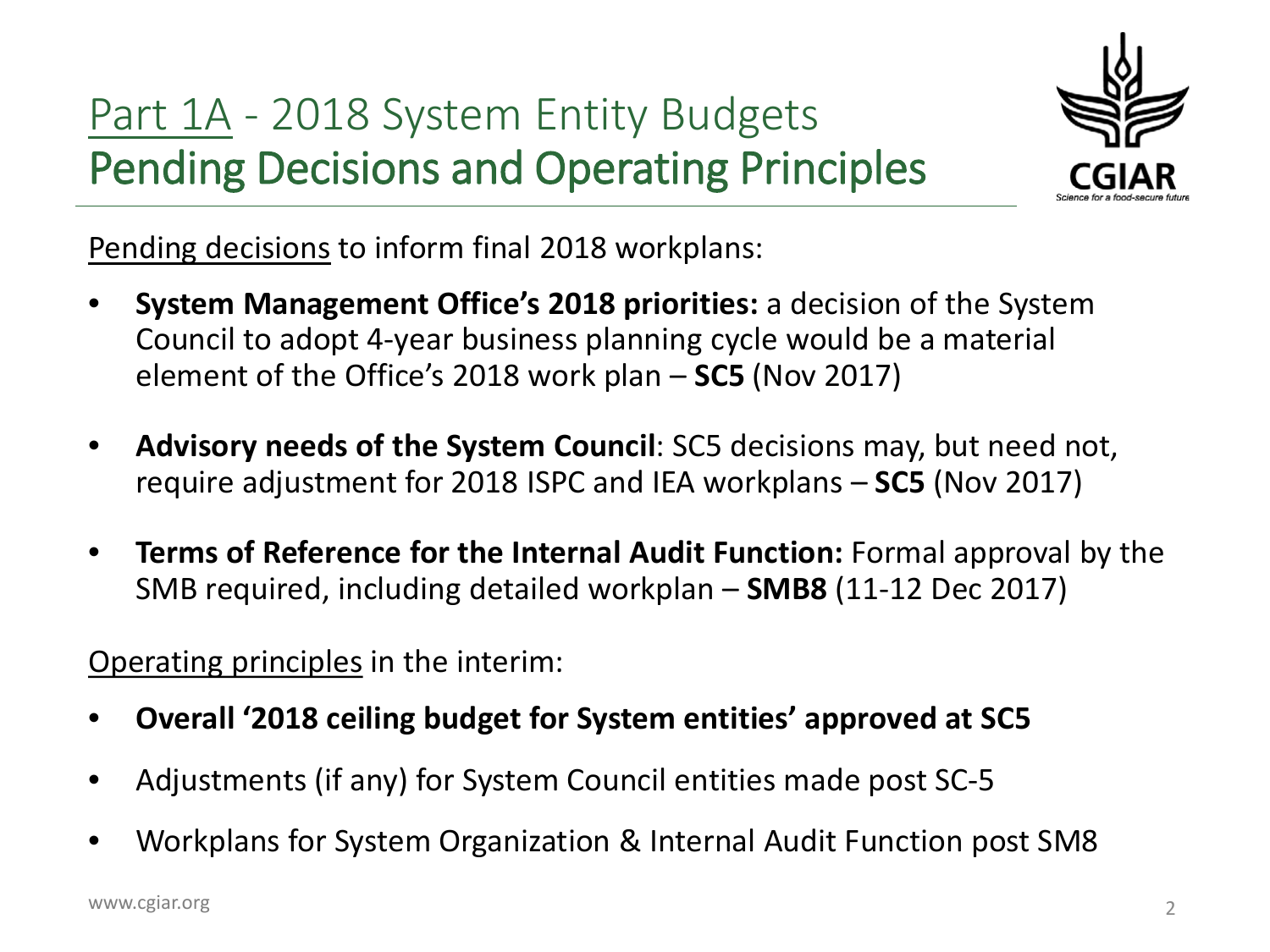### Part 1B - 2018 System Entity Budgets Proposed Budgets Ceilings



|                | <b>System entity/function</b>                                                                                                                                                  | US\$ millions        | <b>Percent against</b>        |                    |  |
|----------------|--------------------------------------------------------------------------------------------------------------------------------------------------------------------------------|----------------------|-------------------------------|--------------------|--|
|                | (In order as presented in paper SC5-9B)                                                                                                                                        | 2017 Approved Budget | <b>2018 Proposed Ceilings</b> | 2017 Budget        |  |
|                | Sub-group 1 - System Council and advisory functions budget group                                                                                                               |                      |                               |                    |  |
|                | 1 System Council - Chair Support                                                                                                                                               | 0.60                 | 0.37                          | 62%                |  |
|                | - meetings/other                                                                                                                                                               | 0.22                 | 0.12                          | 55%                |  |
| $\mathbf{2}$   | <b>Scientific advisory - ISPC</b>                                                                                                                                              | 3.52                 | 2.94                          | 84%                |  |
| 3              | <b>Evaluations - IEA</b>                                                                                                                                                       | 1.88                 | 0.97                          | 52%                |  |
|                | Sub-total                                                                                                                                                                      | 6.22                 | 4.40                          | 71%                |  |
|                | Sub-group 2 - 'System Organization' budget group                                                                                                                               |                      |                               |                    |  |
| 4              | <b>System Management Board</b>                                                                                                                                                 | 0.52                 | 0.43                          | 84%                |  |
| 5              | <b>System Management Office</b>                                                                                                                                                | 8.28                 | 7.90                          | 95%                |  |
| 6              | <b>Trustee costs for CGIAR Trust Fund</b>                                                                                                                                      | 0.69                 | 0.63                          | 91%                |  |
| $\overline{7}$ | For 2018 - new CGIAR System Internal Audit Function                                                                                                                            |                      | 0.47                          |                    |  |
|                | For 2017 System contribution to CGIAR Shared Service IAU                                                                                                                       | 0.50                 |                               | Refer note 1 below |  |
| 8              | <b>General Assembly of Centers</b>                                                                                                                                             | 0.03                 | 0.04                          | 133%               |  |
| 9              | Partnership Forum (not planned 2017/2018)                                                                                                                                      |                      |                               |                    |  |
|                | Sub-total                                                                                                                                                                      | 10.02                | 9.47                          | 95%                |  |
|                | <b>TOTAL</b>                                                                                                                                                                   | 16.24                | 13.87                         | 85%                |  |
|                | Note 1: The 2017 budget represented part only of the 2017 'system' internal audit budget. 2016 actuals of US\$ 637,500 provide a better comparator for 2018. The proposed 2018 |                      |                               |                    |  |

budget ceiling represents 74% of 2016 actual costs.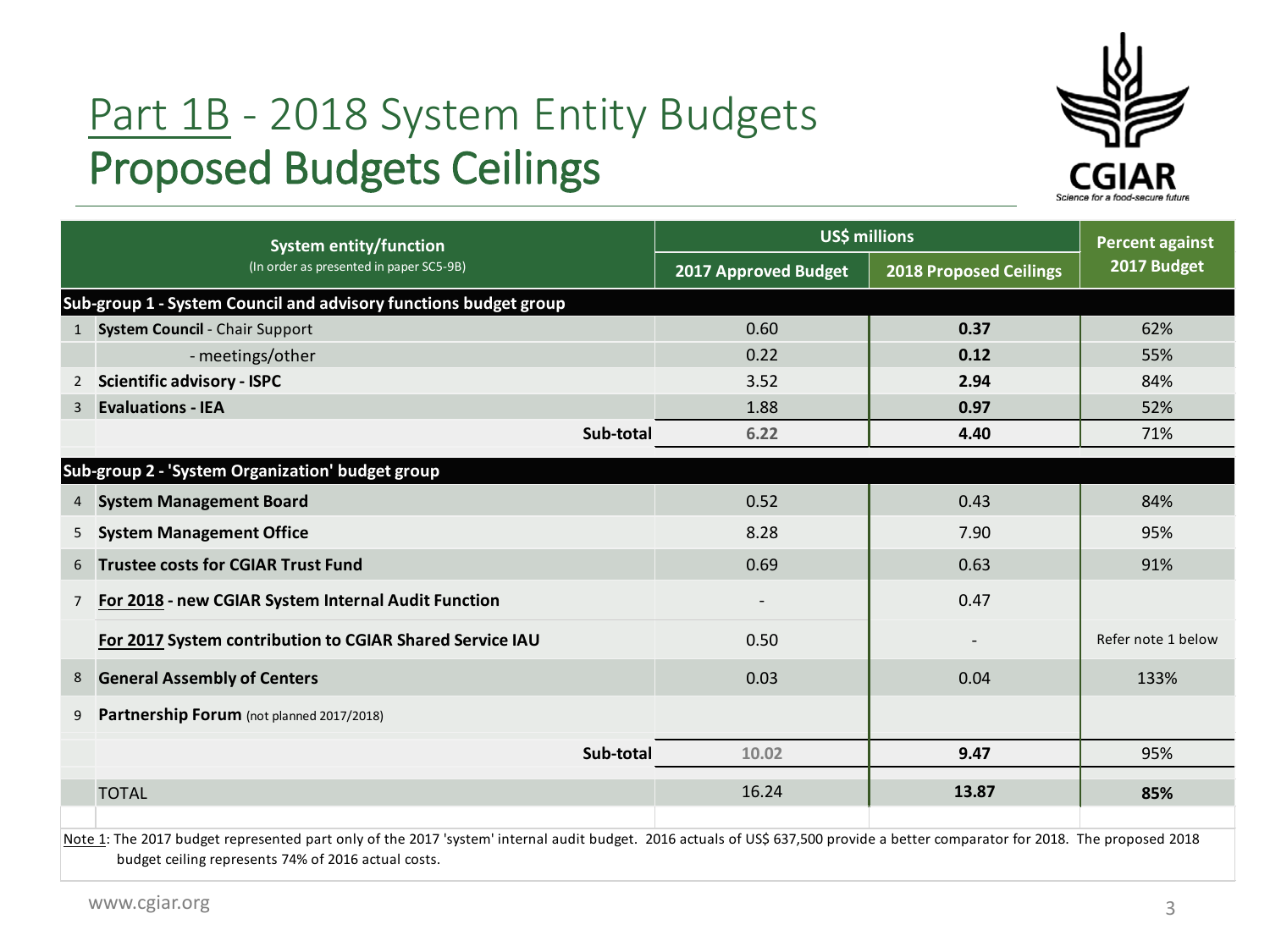Part 2 - Determination on formal eligibility for W1/2 funding in 2018 of 5 returning Flagships



- **Following 5 flagships were approved for inclusion in the 2017-2022 CGIAR Portfolio at SC2**, but were determined not eligible for 2017 W1&2:
	- Fish FP2; FTA FP2
	- Livestock FP3 and FP5; WLE FP5
- **In September 2017, SMB agreed to present the 5 revised flagships** to the System Council as being science-worthy taking into account 2017 ISPC and Funder-perspective assessments.
- **Funding scenarios 1 to 5 outlined in Part 3 propose options for 2018 W1/2 allocations** on the assumption that the Council approves the 5 flagships as formally eligible for W1/2 in 2018 without guaranteeing an actual allocation.
- **Funding scenarios for the GLDC proposal are also included in Part 3** on the assumption that the Council approved the proposal for programmatic inclusion in the Portfolio from 1 January 2018 during Agenda Item 3.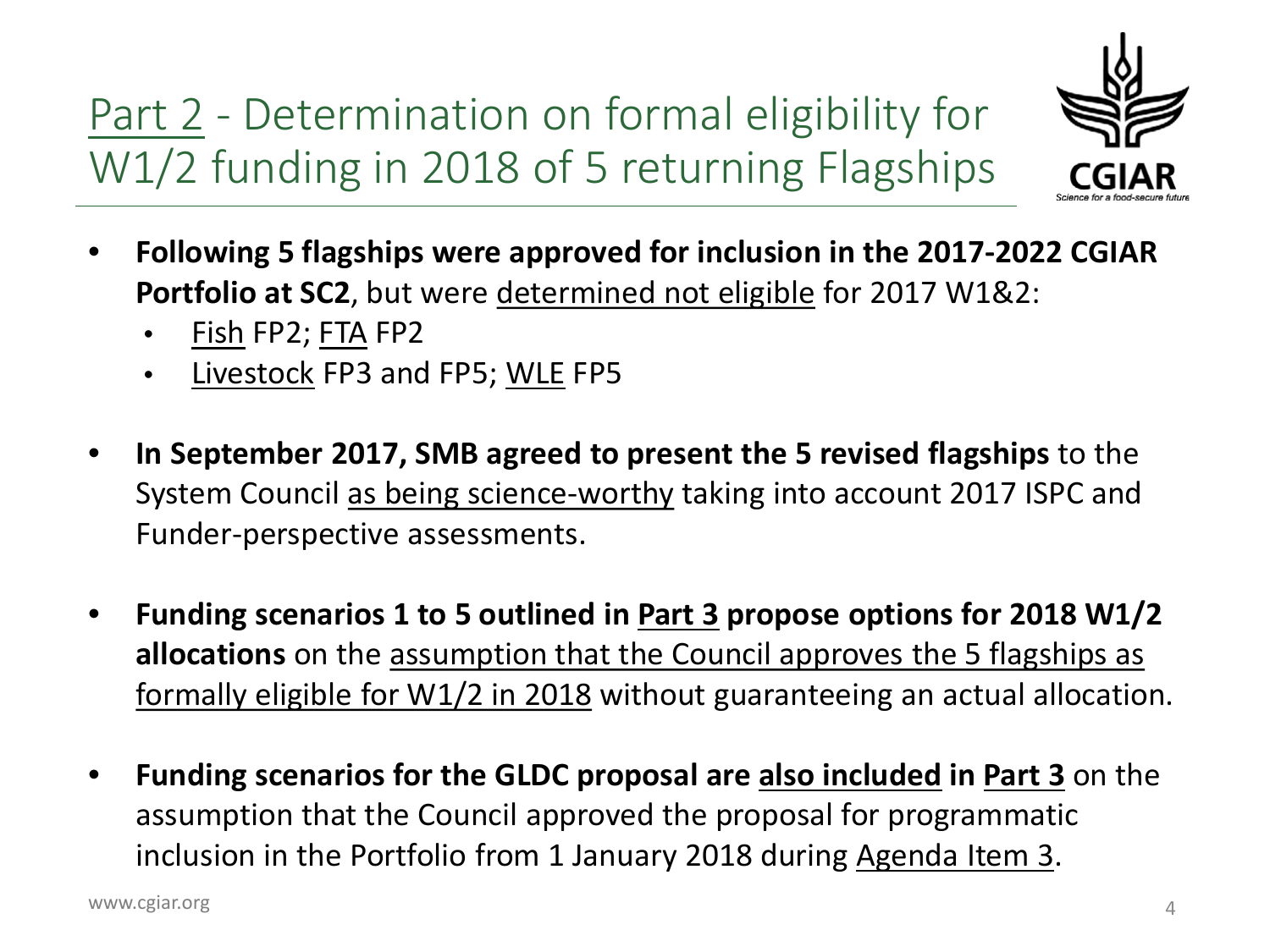# Part 3 – Framing 2018 Portfolio Allocations Projected 2018 W1/2 funding availability



| Estimated 2018 Funder contributions (net of CSP) at October 2017 |                     |
|------------------------------------------------------------------|---------------------|
| Projected W1                                                     | \$79 million        |
| <b>Projected W2</b>                                              | \$91 million        |
| <b>Net Funder W1/2 contributions</b>                             | \$170 million       |
| <b>Additional financing</b>                                      |                     |
| <b>Balancing Fund (discussed next slide)</b>                     | \$7 million         |
| Potential System entity cost savings 2017/2018                   | \$3 million         |
| <b>Total W1/2 indicative availability</b>                        | <b>S180 million</b> |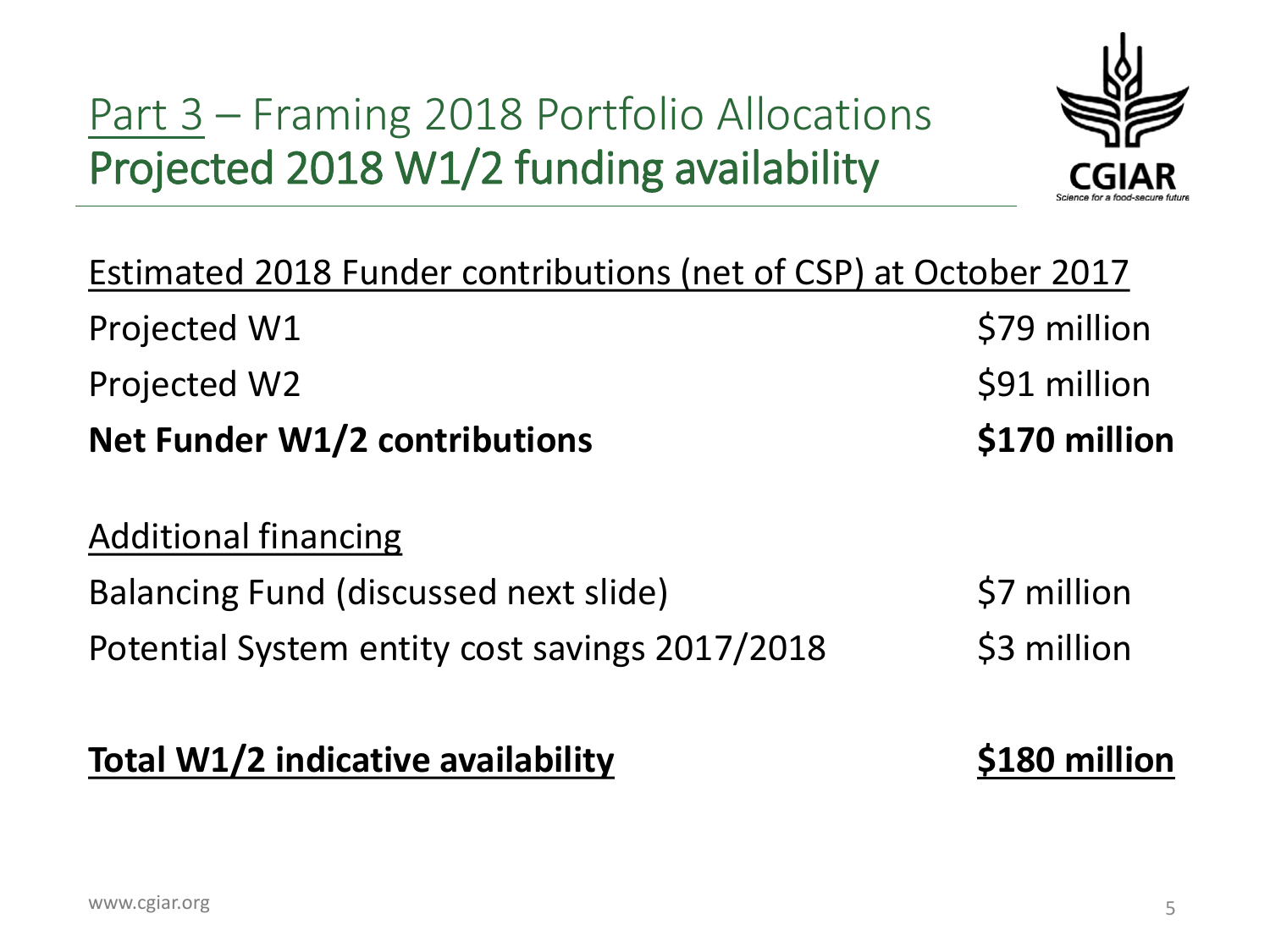#### Part 3 – Framing 2018 Portfolio Allocations Status of the CGIAR Balancing Fund **(US\$)**

Starting balance (1 January 2017) \$25.4 million SC agreed Balancing Fund use during 2017 - \$ 8.4 million **Ending balance (31 December 2017) \$17 million**

Starting balance (1 January 2018) \$17 million **Proposed Balancing Fund use during 2018 - \$7 million** Ending balance (31 December 2018) \$10 million

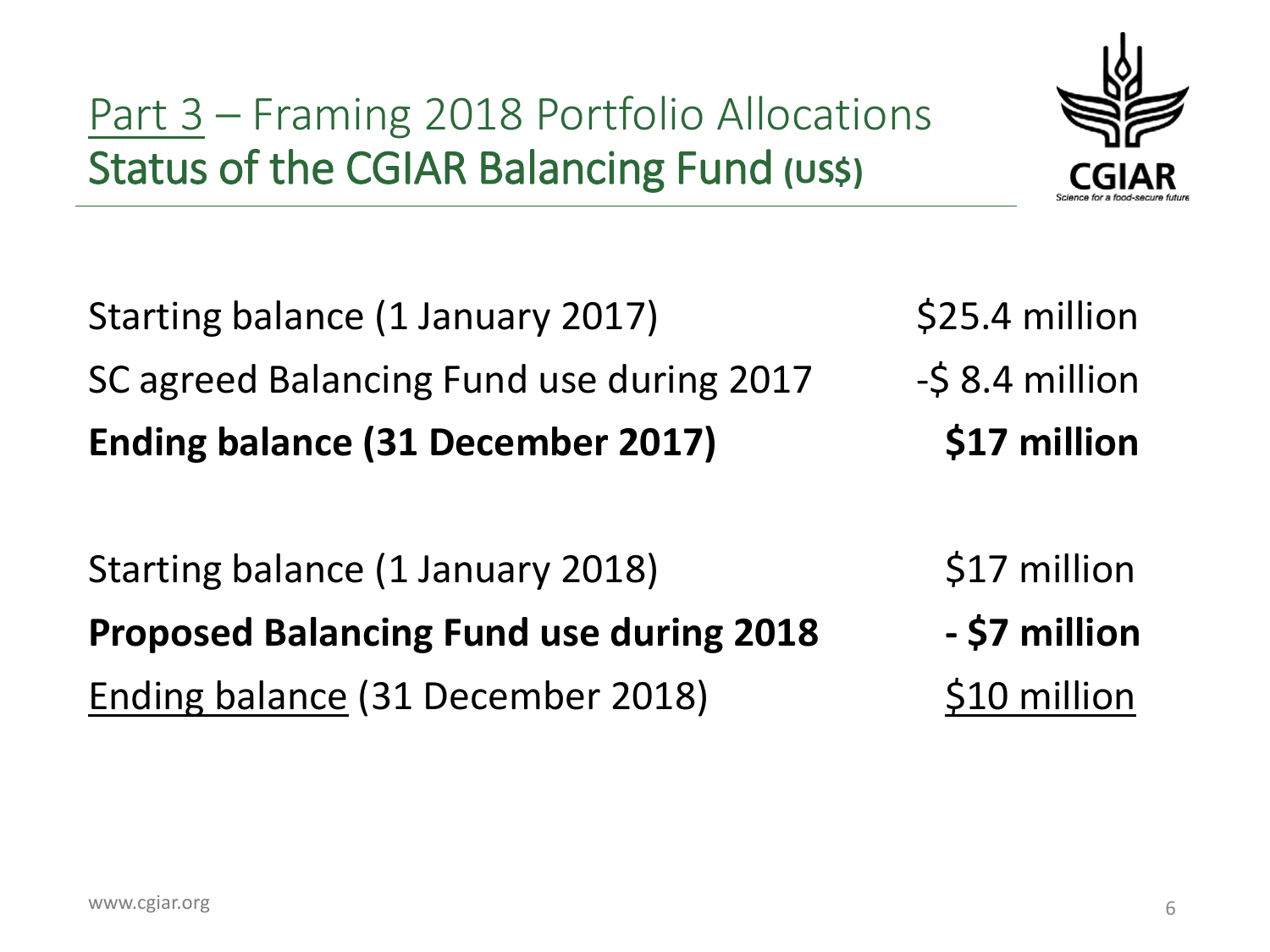#### Part 3 – Framing 2018 Portfolio Allocations Summary of 5 potential scenarios

Indicative W1/2 funding of **\$180.1m** GLDC requested allocation of \$11.5m is reduced by **\$3.5m**

5 Flagships are approved but **no** W1/2 funding is provided

Stretch funding target of **7.0% or \$12.5m**  (programs encouraged to under-execute unless realized)

Indicative W1/2 funding of \$**180.1m**

GLDC requested allocation of \$11.5m is reduced by **\$2.0m**

5 Flagships are approved but **no** W1/2 funding is provided

Stretch funding target of **7.8% or \$14m**  (programs encouraged to under-execute unless realized)

Indicative W1/2 funding of \$**180.1m**

GLDC requested allocation of \$11.5m is reduced by **\$2.0m**

5 Flagships are approved but only management and support funding of total **\$1.6m** is provided

Stretch funding target of **8.7% or \$15.7m**  (programs encouraged to under-execute unless realized)

**Scenario 1 Scenario 2 Scenario 3 Scenario 4 Scenario 5** Indicative W1/2 funding of **\$180.1m** GLDC requested allocation of \$11.5m is **not reduced** (i.e. equal treatment with other Programs) 5 Flagships are approved and 35% or **\$4.5m** W1/2 provided in addition to management and support funding of total **\$1.6m** Stretch funding target of **10.0% or \$18.0m**  (programs encouraged to under-execute unless realized)

> CRP and Platform **cut of 2.3%** is required (except for GENEBANK)



Indicative W1/2 funding of **\$180.1m** GLDC requested allocation of \$11.5m is **not reduced** (i.e. equal treatment with other Programs) 5 Flagships are approved and 94% or **\$11.4m** W1/2 provided in addition to management and support funding of total **\$1.6m** Stretch funding target of **10.0% or \$18.0m**  (programs encouraged to under-execute unless realized)

CRP and Platform **cut of 6.2%** is required (except for GENEBANK)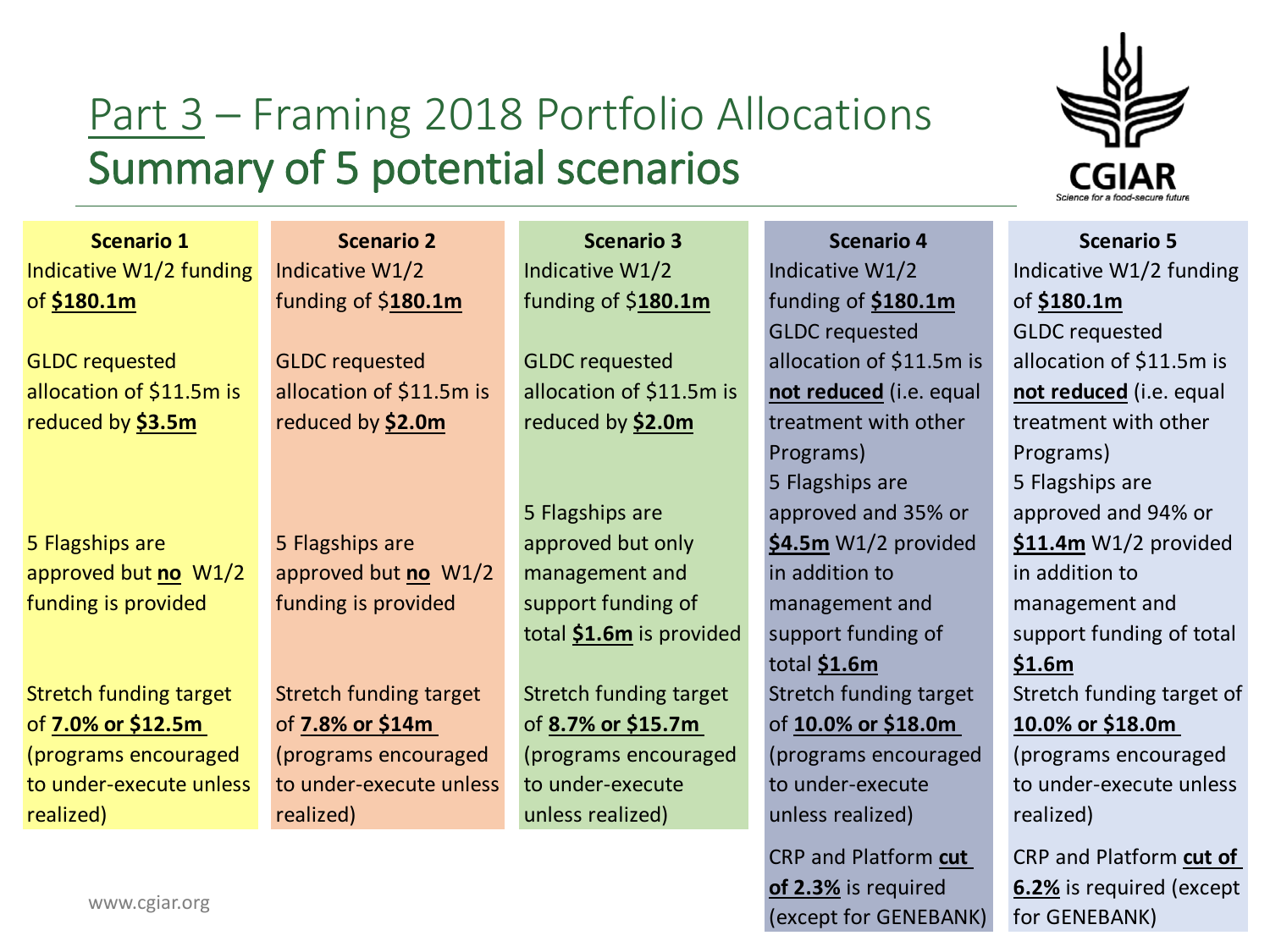

# Part 3 – Framing 2018 Portfolio Allocations Assumptions for the 5 scenarios

| <b>W1/2 Allocation Assumptions:</b>                                    | <b>GLDC</b> (low)<br>5 FG (none) | $GLDC +$<br>5 FG (none) | $GLDC + 5 FPs$<br>partial | $GLDC + 5 FPs$<br>more generous | $GLDC + 5 FPs$<br>most generous |
|------------------------------------------------------------------------|----------------------------------|-------------------------|---------------------------|---------------------------------|---------------------------------|
| (Million USD)<br>Inflation adjustment                                  | none                             | none                    | none                      | none                            | none                            |
| Reduction US\$ 2 m 12 FPs applied in 2017 (SC3-<br>02B para 24 and 25) | yes                              | yes                     | yes                       | yes                             | yes                             |
| Funding GLDC - request of US\$ 11.5 m                                  | yes                              | yes                     | yes                       | yes                             | yes                             |
| FP rating adjustment (FP2 = 0, FP1,3,5<br>$<6\%$                       | \$1.7                            | \$1.7                   | \$1.7                     | \$1.7                           | \$1.7                           |
| Additional reduction to requested<br>amount                            | \$3.5                            | \$2.0                   | \$2.0                     | none                            | none                            |
| Funding 5 FPs resubmitted US\$ 13.8 m                                  | none                             | none                    | only M&S                  | $35% + M&S$                     | $94% + M&S$                     |
| Operational funds                                                      | none                             | none                    | none                      | \$4.50                          | \$11.4                          |
| Management and Support funds                                           | none                             | none                    | \$1.6                     | \$1.6                           | \$1.6                           |
| Stretch Target/Funding Gap                                             | 7.0%                             | 7.8%                    | 8.7%                      | 10.0%                           | 10.0%                           |
| CRP and Platform funding cut                                           | none                             | none                    | none                      | 2.3%                            | 6.2%                            |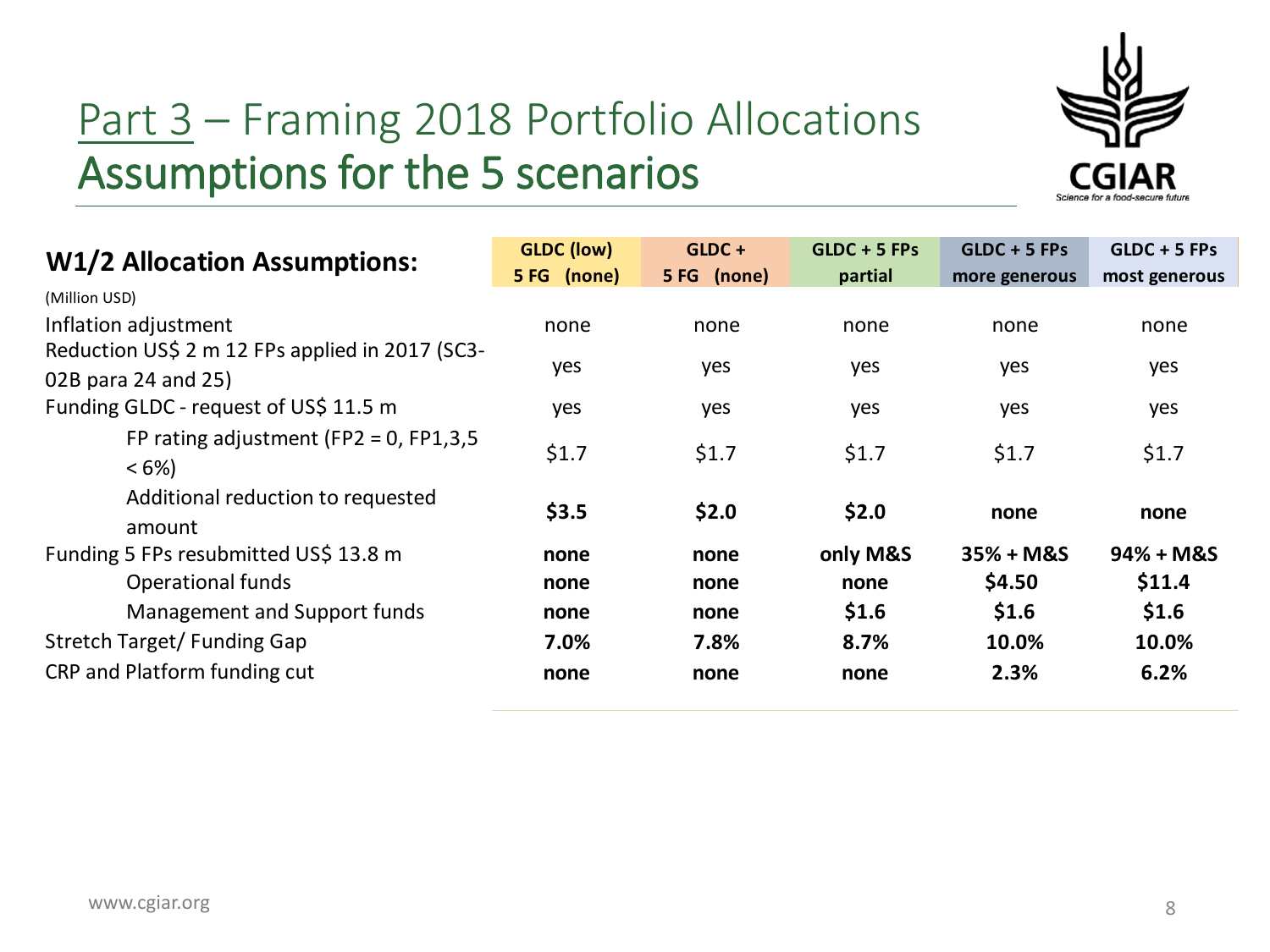

# Part 3 – Framing 2018 Portfolio Allocations Portfolio allocations using the 5 scenarios

|                                       |                                   |                             |                        | <b>Scenario 1</b>             |                        | <b>Scenario 2</b>                 | <b>Scenario 3</b>      |                               | <b>Scenario 4</b>      |                               | <b>Scenario 5</b>      |                               |
|---------------------------------------|-----------------------------------|-----------------------------|------------------------|-------------------------------|------------------------|-----------------------------------|------------------------|-------------------------------|------------------------|-------------------------------|------------------------|-------------------------------|
|                                       | 2017 SC<br>approved<br>allocation | <b>2018 Base</b><br>request | Proposed<br>allocation | % change<br>from 2018<br>base | Proposed<br>allocation | % change from<br><b>2018 base</b> | Proposed<br>allocation | % change<br>from 2018<br>base | Proposed<br>allocation | % change<br>from 2018<br>base | Proposed<br>allocation | % change<br>from 2018<br>base |
| <b>GLDC</b>                           | 0.0                               | 11.5                        | 6.8                    | $-41%$                        | 8.3                    | $-28%$                            | 8.3                    | 28%                           | 10.1                   | $-13%$                        | 9.7                    | $-16%$                        |
| Fish                                  | 3.8                               | 7.1                         | 3.7                    | $-47%$                        | 3.7                    | $-47%$                            | 4.1                    | $-43%$                        | 5.0                    | $-30%$                        | 6.3                    | $-12%$                        |
| <b>FTA</b>                            | 8.8                               | 11.5                        | 8.8                    | $-24%$                        | 8.8                    | $-24%$                            | 9.1                    | $-21%$                        | 9.6                    | $-17%$                        | 10.2                   | $-11%$                        |
| Livestock                             | 14.0                              | 21.2                        | 13.9                   | $-35%$                        | 13.9                   | $-35%$                            | 14.6                   | $-31%$                        | 16.3                   | $-23%$                        | 18.7                   | $-12%$                        |
| <b>Maize</b>                          | 11.3                              | 11.9                        | 11.4                   | -4%                           | 11.4                   | $-4%$                             | 11.4                   | $-4%$                         | 11.2                   | $-6%$                         | 10.8                   | $-10%$                        |
| <b>Rice</b>                           | 16.1                              | 16.7                        | 16.4                   | $-2%$                         | 16.4                   | $-2%$                             | 16.4                   | $-2%$                         | 16.0                   | $-5%$                         | 15.4                   | $-8\%$                        |
| <b>RTB</b>                            | 22.2                              | 23.4                        | 22.3                   | -5%                           | 22.3                   | -5%                               | 22.3                   | -5%                           | 21.7                   | -7%                           | 20.9                   | $-11%$                        |
| Wheat                                 | 14.8                              | 15.8                        | 14.7                   | $-7%$                         | 14.7                   | $-7%$                             | 14.7                   | $-7%$                         | 14.4                   | $-9%$                         | 13.9                   | $-12%$                        |
| A4NH                                  | 19.4                              | 20.9                        | 19.8                   | -5%                           | 19.8                   | -5%                               | 19.8                   | $-5%$                         | 19.4                   | $-7%$                         | 18.6                   | 11%                           |
| <b>CCAFS</b>                          | 20.8                              | 22.1                        | 20.4                   | -7%                           | 20.4                   | $-7%$                             | 20.4                   | $-7%$                         | 20.0                   | -9%                           | 19.2                   | $-13%$                        |
| <b>PIM</b>                            | 18.3                              | 18.8                        | 18.6                   | $-1%$                         | 18.6                   | $-1%$                             | 18.6                   | $-1%$                         | 18.2                   | $-3%$                         | 17.5                   | $-7%$                         |
| <b>WLE</b>                            | 7.9                               | 10.5                        | 7.3                    | $-30%$                        | 7.3                    | -30%                              | 7.6                    | 28%                           | 8.1                    | $-23%$                        | 8.8                    | $-16%$                        |
| <b>GENEBANK</b>                       | 24.9                              | 21.1                        | 21.1                   | 0%                            | 21.1                   | 0%                                | 21.1                   | 0%                            | 21.1                   | 0%                            | 21.1                   | 0%                            |
| EiB                                   | 2.0                               | 2.1                         | 2.0                    | $-5%$                         | 2.0                    | $-5%$                             | 2.0                    | $-5%$                         | 2.0                    | -7%                           | 1.9                    | $+10%$                        |
| <b>Big Data</b>                       | 6.7                               | 5.7                         | 5.5                    | $-2%$                         | 5.5                    | $-2%$                             | 5.5                    | $-2%$                         | 5.4                    | $-5%$                         | 5.2                    | $-8\%$                        |
| <b>Total CRP</b>                      | 157.5                             | 191.3                       | 164.0                  | $-14%$                        | 165.5                  | $-13%$                            | 167.2                  | $-13%$                        | 169.7                  | $-11%$                        | 170.0                  | $-11%$                        |
| <b>Total Platform</b>                 | 33.6                              | 28.8                        | 28.6                   | $-1%$                         | 28.6                   | -1%                               | 28.6                   | $-1%$                         | 28.4                   | $-1%$                         | 28.2                   | $-2%$                         |
| <b>Total</b>                          | 191.0                             | 220.1                       | 192.6                  | $-12%$                        | 194.1                  | $-12%$                            | 195.8                  | $-11%$                        | 198.1                  | $-10%$                        | 198.1                  | $-10%$                        |
| <b>TOTAL</b>                          | 191.0                             | 220.1                       | 192.6                  |                               | 194.1                  |                                   | 195.8                  |                               | 198.1                  |                               | 198.1                  |                               |
| <b>Total Funding</b>                  | 191.0                             |                             | 180.10                 |                               | 180.10                 |                                   | 180.10                 |                               | 180.10                 |                               | 180.10                 |                               |
| <b>Stretch Target</b><br>/Funding GAP | 0.0                               |                             | $-12.54$               |                               | $-14.04$               |                                   | $-15.74$               |                               | $-18.01$               |                               | $-18.01$               |                               |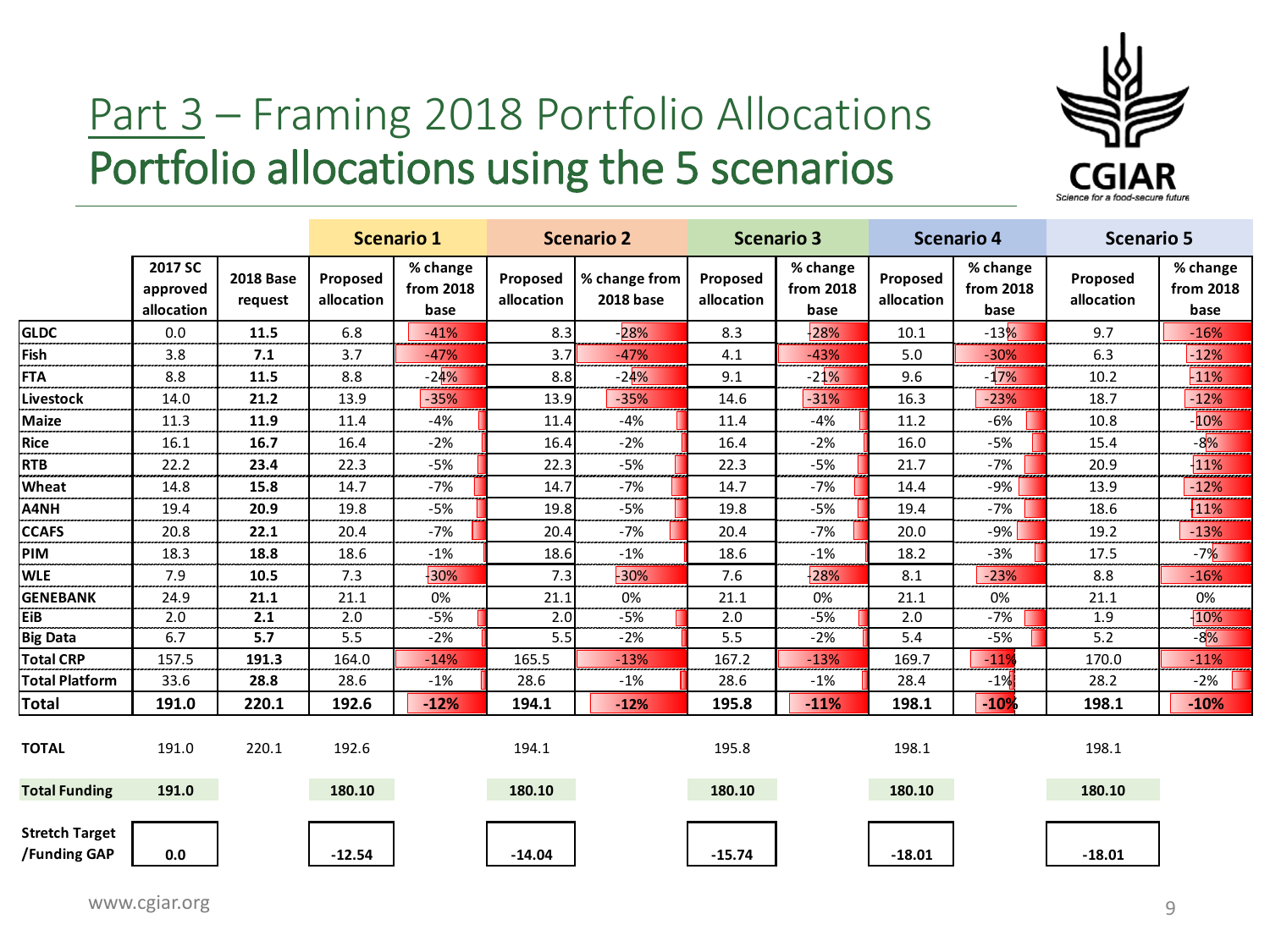# Part 4 - 2018 Portfolio Financing Plan ('FinPlan') Proposed Guiding Principles



Starting point - Principles for the 2018 FinPlan remain largely unchanged from 2017 with *highlighted points below* also under SMB consideration for 2018

- Genebank Platform fully funded *(EiB and BIGDATA not exempt from any potential funding shortfalls in 2018)*
- No overall budget ceiling is imposed
- W1&2 carry-over from phase 1 to phase 2 is permitted as long as carry-over does not exceed total 6 year 2017-2022 W1&2 funding request
- W1 and W2 funding, when received by the Centers, is unrestricted and indistinguishable
- Within phase 2, W1&2 carry-over (surplus or shortfall) between years is possible
- W2 allocation by Funders exceeding the SC W1&2 allocation is disbursed, otherwise no additionality
- Final W1 allocation is determined after W2 allocations are confirmed
- W1 funds are disbursed based on the gap between W2 allocated by Funders and SC W1&2 allocation until, W1 funds are exhausted
- If less W1 funding is received than required to close the funding gap (as described above), W1 is reduced pro rata based on the funding gap
- If more W1 funding is received than required to satisfy the approved SC W1&2 allocation, additional W1 funds will remain in the Balancing Fund
- *December SMB meeting to consider whether 2018 System Council allocation amounts should net off any W3 provided with the express intention by the Funder of programmatic funding at the CRP/platforms level*